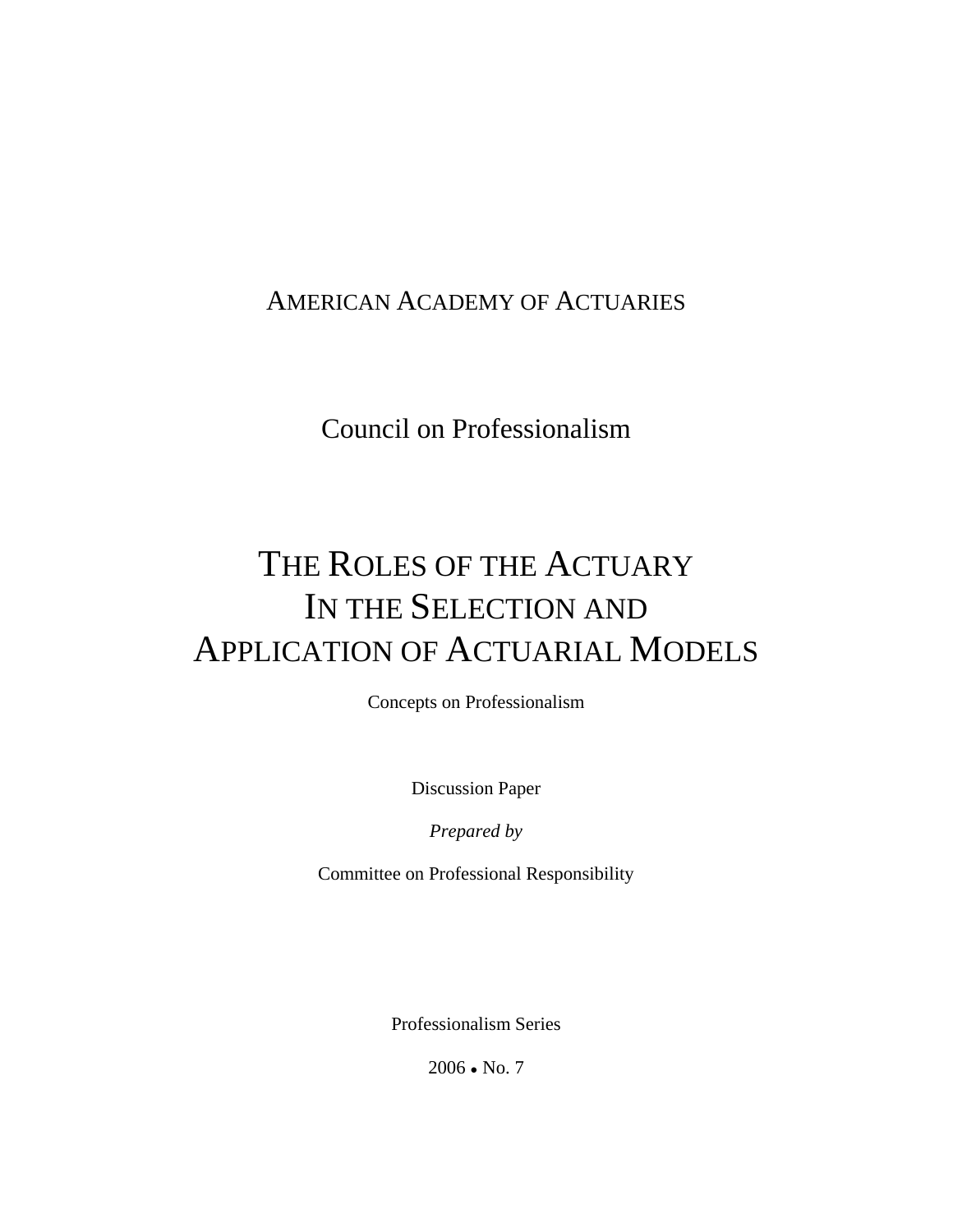# Table of Contents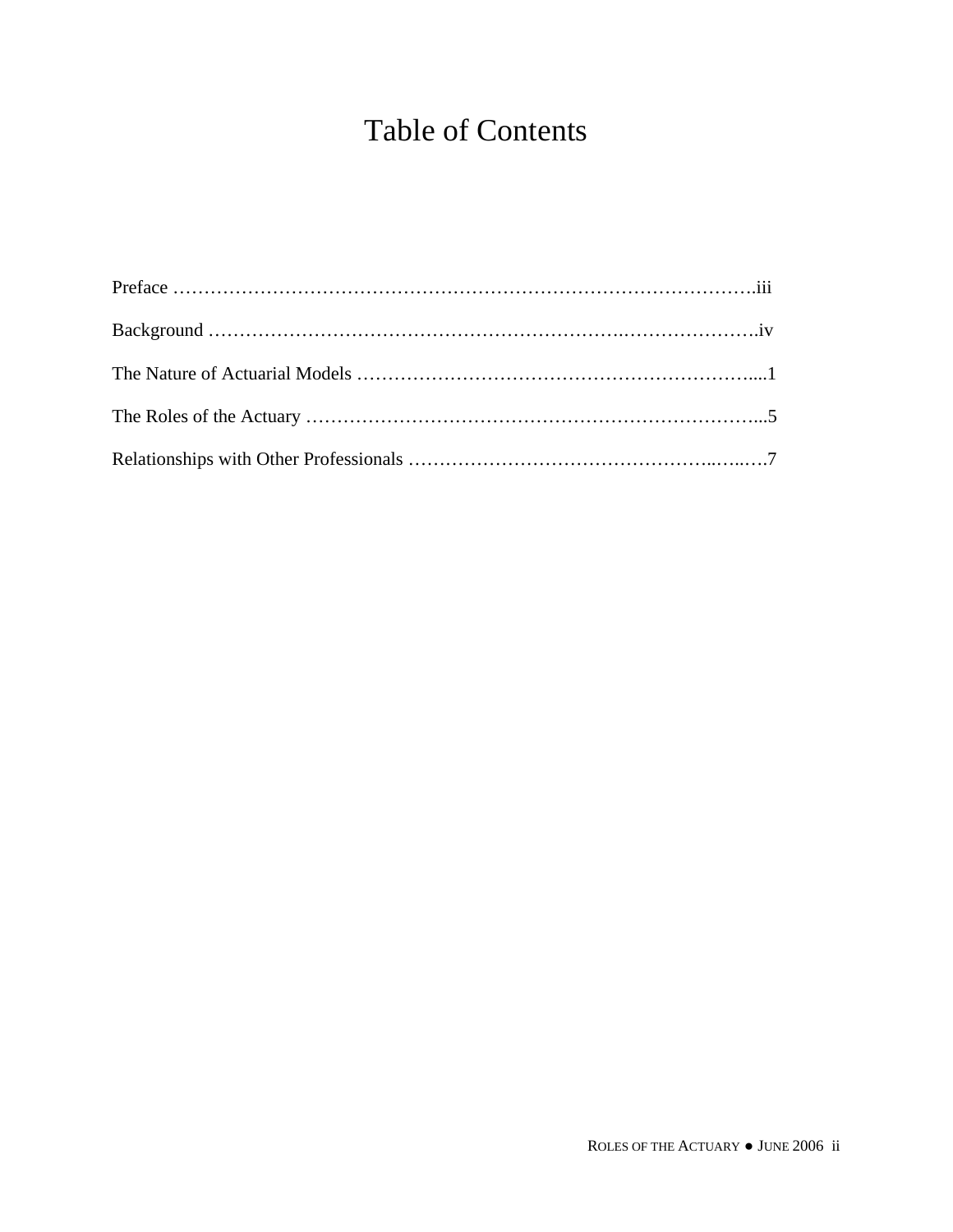## Preface

This discussion paper was developed by the Committee on Professional Responsibility of the American Academy of Actuaries for discretionary use by actuaries. Its purpose is to assist actuaries in considering their various roles in the selection and application of actuarial models. This paper was not promulgated by the Actuarial Standards Board and is not binding upon any actuary. No affirmative obligations are intended to be imposed on any actuary by this paper, nor should such an obligation be inferred from any of the ideas expressed or suggestions made herein. This discussion paper is intended to stand on its own and be freely interpreted.

In fulfilling their various roles in the selection and application of actuarial models, actuaries should be guided by the Code of Professional Conduct (Code). To the extent any conflict exists or could be implied between this paper and the Code, the Code prevails. Members, reflecting upon the Code and other professional standards that apply to them, are free to accept or reject any part or the whole of this discussion paper as they choose.

Members are encouraged to share their comments on this paper with the Committee on Professional Responsibility to facilitate improvements in any future releases on this topic. Comments can be submitted to **[paper@actuary.org](mailto:paper@actuary.org)**.



#### JUNE 2006

The Committee on Professional Responsibility presents these ideas with the expectation that they will be both useful and thought-provoking and will enhance the actuarial profession's consideration of its various roles in the selection and application of actuarial models. Ultimately, it is the Code that governs the responsibilities of actuaries in this area. However, the ideas and suggestions offered in this paper are intended to assist actuaries in applying the Code to their individual situations. The Committee believes that expanded discussion of the concepts and suggestions offered in this paper will benefit the profession.

#### COMMITTEE ON PROFESSIONAL RESPONSIBILITY

Tom Bakos, Chairperson Cara M. Blank Carl Shalit William C. Cutlip Russell L. Sutter Jeffrey L. Kucera J. Kevin Watts Robert E. Orean Marc I. Whinston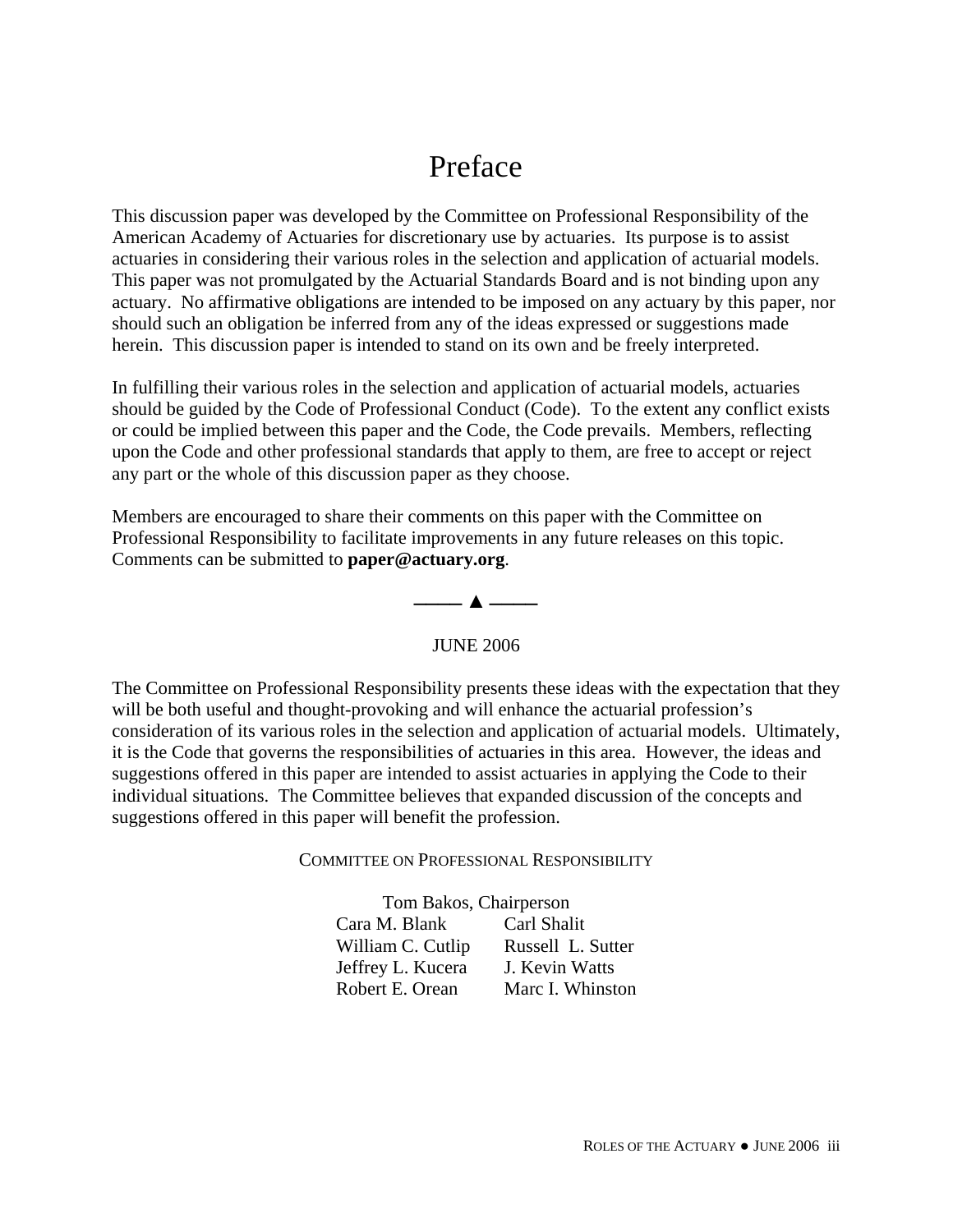### **BACKGROUND**

The financial services industry has recently undergone a transformation as the statutory barriers between insurance companies and banking and investment firms have been eliminated and as the entire industry has grown increasingly global. Actuarial practice has also evolved, with actuaries moving more and more from traditional reserving activities in insurance and employee benefits practice to asset management, product and plan design, enterprise risk management and other emerging practices. Actuaries' specialized knowledge of risk identification, quantification and management serves them well as they move into these new areas.

Actuaries' clients and employers, as well as other interested persons, may not always understand the nature of actuarial models or the role the actuary plays in their selection and application. Non-actuaries do not always appreciate the inherent uncertainties in actuarial projections or the extent to which actuarial models rest upon assumptions concerning the future. They may wrongly presume that an actuarial finding or estimate is an express or implied guarantee of a particular outcome. Non-actuaries may also mistakenly believe that an actuarial analysis will always yield a single "right" answer, and may not appreciate that two actuaries following generally accepted practice and using appropriate methods and assumptions can, and normally will, reach two different outcomes.

Actuaries are usually prudent to explain the contingent nature of projections and the inherent uncertainty underlying an analysis of projections made in models they use. Such an explanation is frequently made with the understanding that both actuaries and non-actuaries may use or rely on the results of such a model to make financial decisions. Further, as the profession moves into new types and areas of practice, the roles that actuaries play in selecting and applying actuarial models will necessarily evolve. Actuaries, therefore, may benefit from periodic consideration of the nature of actuarial models and the roles that the actuary plays in selecting and applying them.

A revision to Actuarial Standard of Practice (ASOP) No. 38, *Using Models Outside the Actuary's Area of Expertise (Property and Casualty)*, currently being exposed to the membership by the Actuarial Standards Board, would apply to all practice areas, with specific guidance on the selection and use of both *actuarial and non-actuarial* models outside the individual actuary's area of expertise. The leadership of the actuarial profession determined that it would also be helpful to develop a discussion paper offering non-binding guidance on the nature of actuarial models and the various roles actuaries play in selecting and applying them. The American Academy of Actuaries' (Academy's) Council on Professionalism asked the Committee on Professional Responsibility (Committee) to prepare a discussion paper for broad dissemination to the membership. The purpose of the paper is not to impose mandatory requirements on actuaries, but to identify issues, enhance sensitivities, and assist actuaries and others toward a clearer understanding of the topics addressed in this discussion paper.

This paper, therefore, is intended to be broadly shared among the membership of the Academy and its sister organizations. In preparing this discussion paper, the Committee recognized that there is likely a wide range of experience and opinion within the profession concerning the nature of actuarial models and the various roles actuaries play in selecting and applying them. However, the Committee believes that actuaries working in all types and areas of professional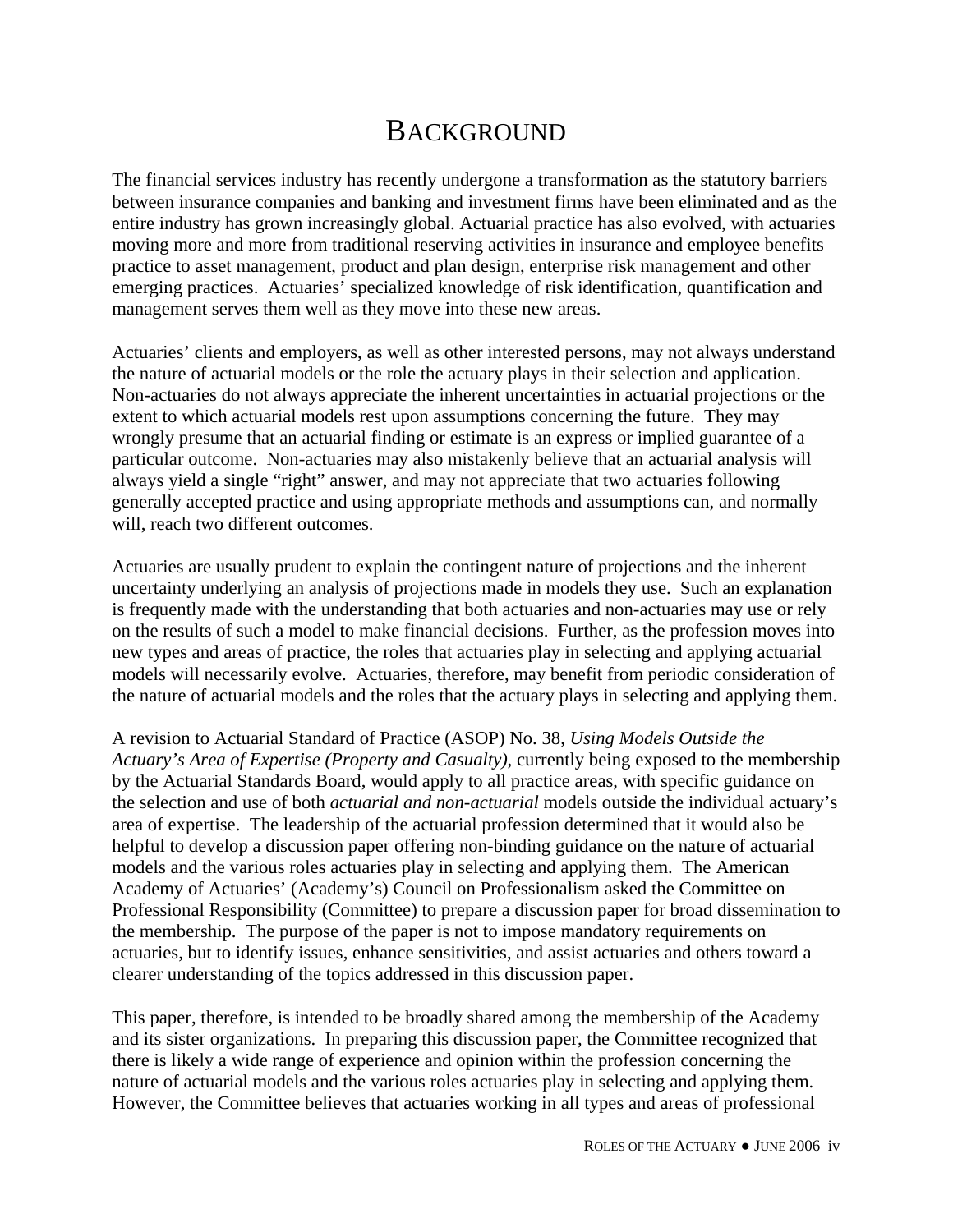practice can benefit from reading and considering the concepts and suggestions contained in this paper. The Committee is not advocating any mandatory practices beyond those required by the Code, the ASOPs and the Qualification Standards for Prescribed Statements of Actuarial Opinion (Qualification Standards). By sharing the thoughts of several experienced actuaries, the Committee encourages each actuary to give appropriate consideration to the concepts and suggestions contained in this paper. Ultimately, however, each actuary must decide how to fulfill professional responsibilities in this area.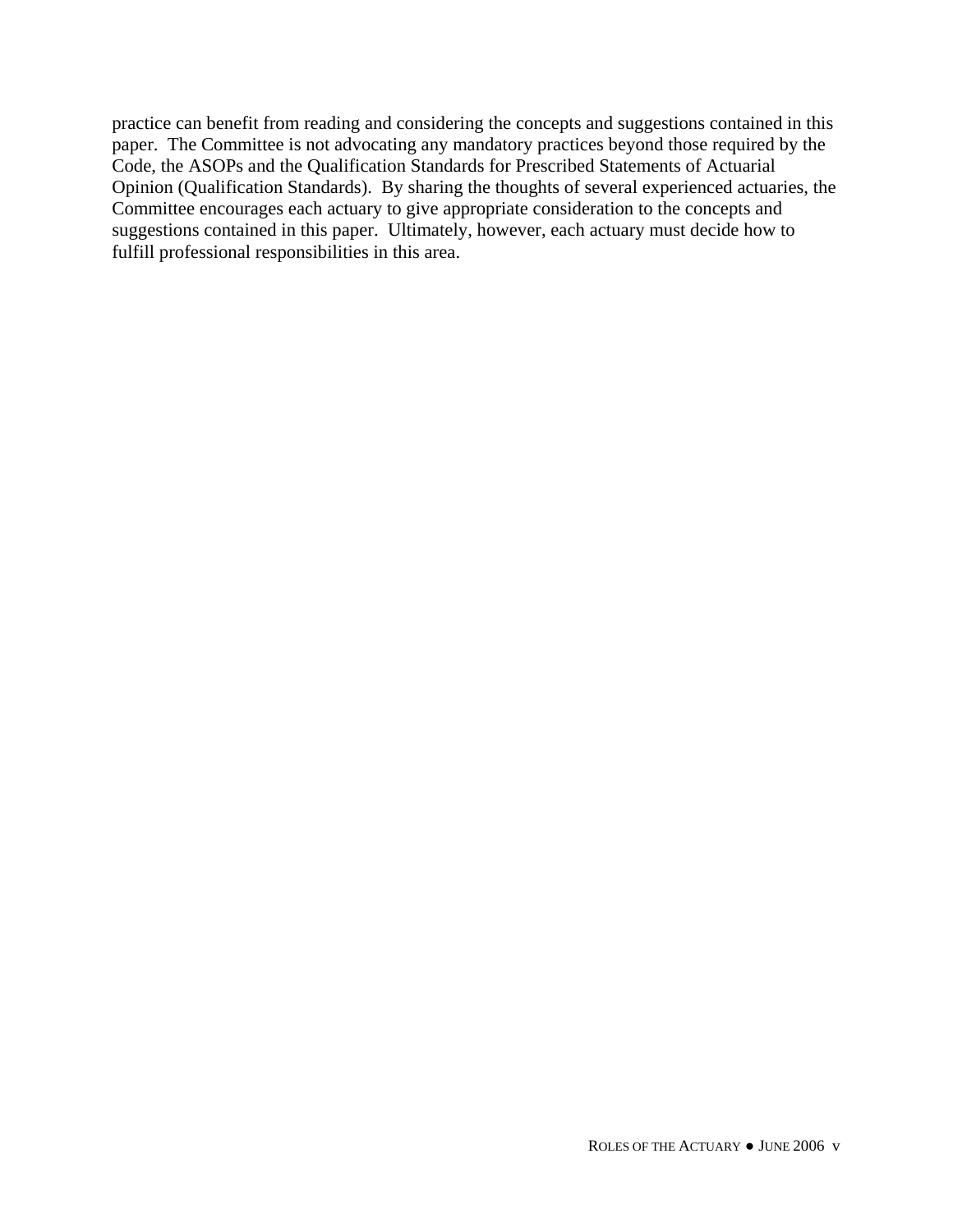### THE NATURE OF ACTUARIAL MODELS

In the paper "The Methodology of Actuarial Science" presented to the U.K. Institute of Actuaries in 1998, J.M. Pemberton asserted, "[a]ctuarial science is concerned with the development of models which approximate the behaviour of reality and have a degree of predictive power, not the truth." Pemberton further observed that "simple laws do not adequately describe complex realities," and therefore "actuarial science deals directly with low-level generalizations, recognizing the limited nature of available regularities." Thus, as Pemberton recognized, actuarial models are simulations. He stated that models, by their very nature, are simplified representations of reality. Actuarial models, in particular, rely on estimated measures of the probability of future contingent events. Even the best model cannot predict a future contingent event will occur with 100% certainty or guarantee a specific outcome.

In a draft paper titled, "Principles Underlying Actuarial Science" (October 15, 1999 draft, the Committee on Principles, Casualty Actuarial Society and the Committee on Actuarial Principles, Society of Actuaries), various types of models are defined as follows:

A scientific model is an abstract and simplified representation of a given phenomenon. A mathematical model is a scientific model in which the representation is expressed in mathematical terms. A stochastic model is a mathematical model in which the representation is expressed in terms of probabilities. A dynamic stochastic model is a stochastic model that incorporates a systematic process for revising the model in response to observed results. A deterministic model of a phenomenon is a stochastic model in which a given event is assumed to occur with certainty.

The models that actuaries typically use in their work are classified as either deterministic or stochastic. They are simplified representations of possible outcomes relative to future contingent events. A "contingent event" is an event whose occurrence, timing, or severity is uncertain. Actuaries recognize that even though a deterministic model produces an outcome that appears to be predicted with certainty, this "certainty" is based upon assumptions that are themselves uncertain. Therefore, deterministic models have an "if-then" characteristic. That is, if the assumptions made in the deterministic model are realized in the real world and if the real world behaves exactly as predicted by the model, then the outcome of a deterministic model will occur. Clearly, these are big "ifs" and even deterministic models are hypothetical and, at their best, can only be expected to produce outcomes reasonably within a range of possible future outcomes.

Actuaries are called upon to identify, understand, quantify and manage a wide range of business risks in the financial services industries. The information typically used by actuaries to fulfill these responsibilities includes a vast body of recorded observations on many kinds of risks, as well as the theoretical and practical understanding of how such risks operate. Observations of actual experience usually constitute the actuary's primary facts, which the actuary then processes through a series of hypotheses and assumptions that, taken together, form an actuarial model. Actuarial research can provide a means to test the validity and appropriateness of the hypotheses and assumptions underlying a particular model.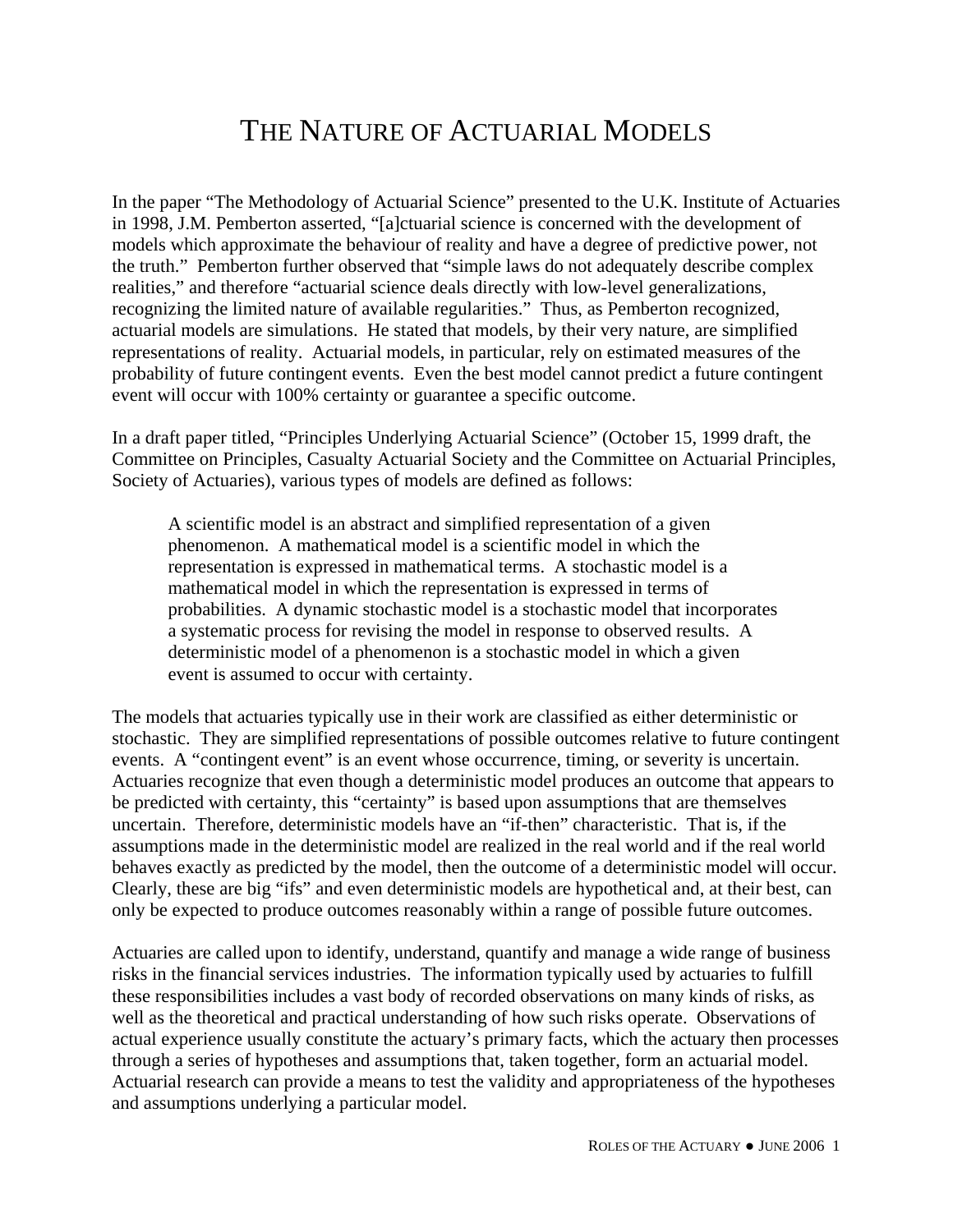Much of actuarial practice is devoted to the measurement and management of actuarial risks, *i.e.*, risks that are inherently contingent in nature and usually have financial implications. Actuarial models provide frameworks for analysis, allowing the actuary to project probable outcomes based on past experience adjusted for known material changes in circumstances. They are usually expressed in mathematical terms, and typically are designed to be consistent with fundamental principles of actuarial science. They are the embodiment of hypotheses and assumptions that, in the actuary's professional judgment, reasonably represent the likely course of future events, adjusted as appropriate to recognize the inherent uncertainty in any projection of the future. An actuarial model, therefore, can be understood to be a mathematical representation of the financial effects of contingent future events, based on, but not limited to:

- Assumptions concerning the frequency, timing and severity of the events;
- Assumptions concerning the time value of money; and
- Current available data concerning the risk $(s)$  being modeled.

Actuarial models may contain many elements and are usually based upon multiple interrelated assumptions about various aspects of risks associated with an entity's business. Thus, for example, an actuarial model could be simple enough to analyze the effect of a single interest rate projection on the accumulation of monetary value, or complex enough to analyze all material aspects of the business operations of an insurance company in order to estimate the company's likely future financial viability. More complex models typically have the utility of permitting longer-range projections of a variety of developments. Models normally are adjusted periodically. Actuaries tend to refine their models over time by comparing model results to actual results and making changes in the assumptions used or the simulation techniques applied within the model. These changes will tend to improve the model's output in terms of the model's ability to accurately represent the real world. These refinements are made as application of the model by the actuary and comparison of its results to actual experience provide a better understanding of how the model can be improved as a predictor of future outcomes.

Frequently, actuaries use models to chart the plausible futures within a given framework, based on actuarial principles, past history, and known circumstances that, in the actuary's professional judgment, are likely to have a material impact on the actuary's analysis. This modeling approach often involves a stochastic process in which anticipated equally likely assumption sets are input to produce a range of equally likely outcomes. It is clear that such a modeling approach does not predict any specific future outcome but provides a range of possible future outcomes that, in their totality, may imply something about the reasonable range in which a future actual result can be expected to lie. It is in the nature of this modeling approach that there is always a probability associated with the likelihood that reality will fall within the predicted range. The probability is less than one and only approaches one, or certainty, as the range of reasonable possible outcomes expands to include every possible result. Expecting certainty from an actuarial model effectively makes the model useless since it provides no additional information about an anticipated event. Therefore, actuarial models do not and cannot predict the future with certainty.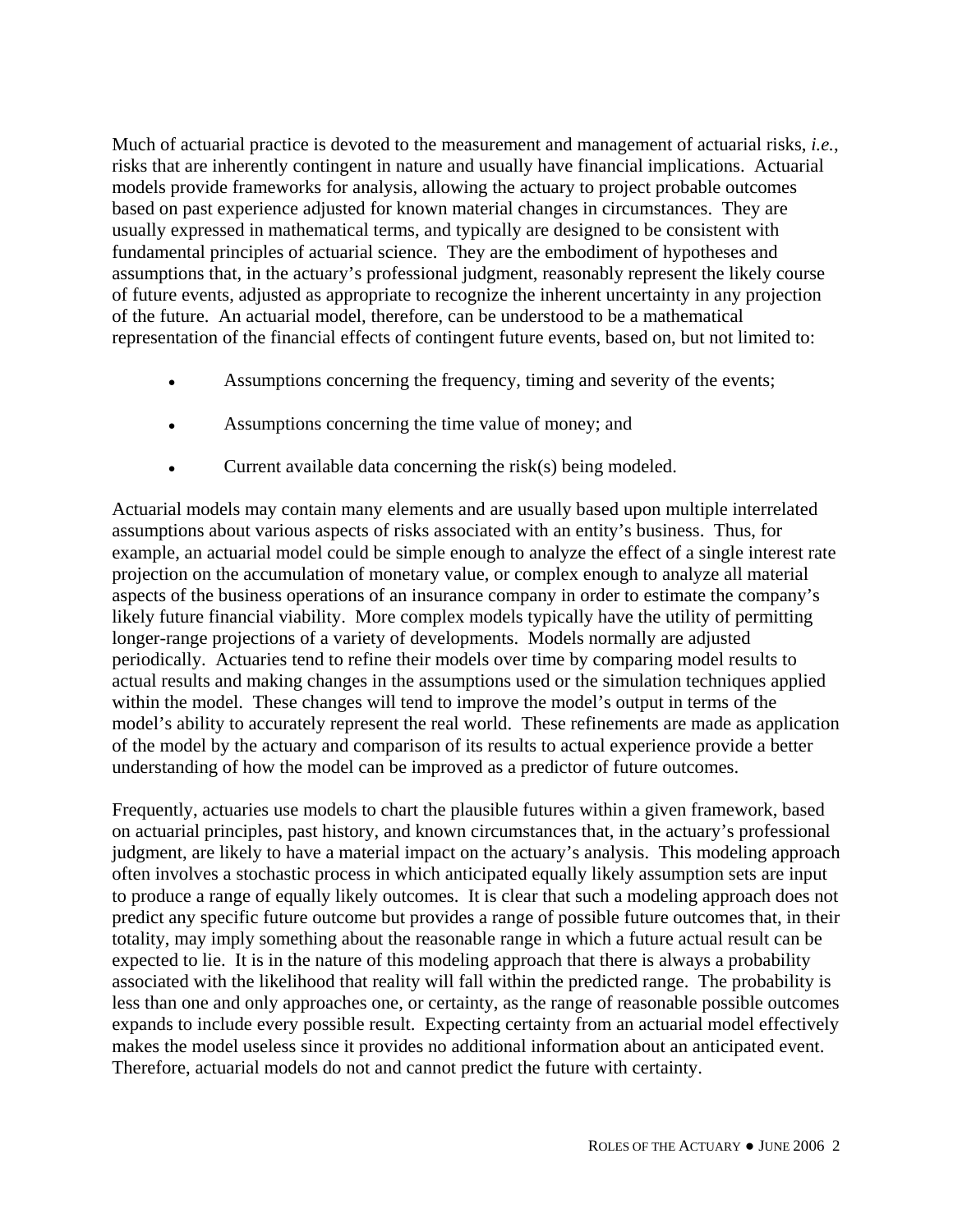Many different actuarial models may be constructed to simulate the same or similar future events. Some actuarial models may be more sophisticated, *i.e*., may contain more assumption variables or more detailed calculations than others. However, regardless of their level of sophistication, all models are simulations of the future. It is highly likely that different models applied with the same input assumptions will produce outcomes that differ. Such different results can only be interpreted in relation to the specific model that produced them, taking into consideration the probability associated with the model result implied by the model. None of these results can be reliably considered a prediction of an outcome that can be expected with 100% certainty. While some model results may turn out in hindsight to have been closer to the actual real outcome, no inference should be drawn that one model was incorrect and another more "accurate" just because of this effect.

Actuarial models are sensitive to the assumptions used. Typically, actuarial models rely on historical experience as a source for model assumptions. However, no two time periods are ever truly identical, which makes experience derived from past history less than 100% predictive of future potential events. Reasons for this are such things as changes in the legal, social and economic environment that occur from time to time, making historical experience a potentially poor base for projections of the future. For example, courts continuously interpret insurance contract and employee benefit plan terms, thereby expanding or restricting the obligations created by those terms. Claimants' attitudes toward filing insurance claims change, plan participants become more or less likely to choose early retirement, and the economic environment changes, making the incidence of claims more or less likely and their severity more or less costly than in the past. Even if modifications are made by an actuary to the past-observed experience data to account for such changes, these modifications can only be a subjective approximation of the future effect on the experience data. This ever-changing environment contributes to making projecting future events a highly uncertain exercise.

Further, most actuarial models take into account factors and influences in the business environment that cannot be readily quantified. Many situations involve value judgments and counter forces such as competitive strategies in risk management, product design and marketing. Actuarial models are designed to take into account events that are more likely to occur *on average* and, therefore, do not necessarily model very infrequent catastrophic events for which historical experience has little or no predictive value, for example, meteorite impacts or the occurrence of some unknown, highly contagious plague. Even more common events such as floods, fires and hurricanes that strike with extraordinary force may be difficult to incorporate into an actuarial model without distorting results for most of its uses. However, actuaries may be asked to model such extraordinary or very infrequent catastrophic events to establish an extreme range against which model results of more commonplace risks may be measured.

Actuarial models are invaluable tools for managing or evaluating the financial consequences of risk over time. However, models at their best are hypothetical in the sense that the modeled results are highly dependent on the assumptions used. The choice of assumption or the availability of valid data upon which to base model assumptions is a critical element in the modeling process. It is possible that comprehensive and accurate data is not available to the actuary, or that the actuary has been requested to use a specific pre-defined set of assumptions in the modeling process. Any user of model results is usually wise to take into account the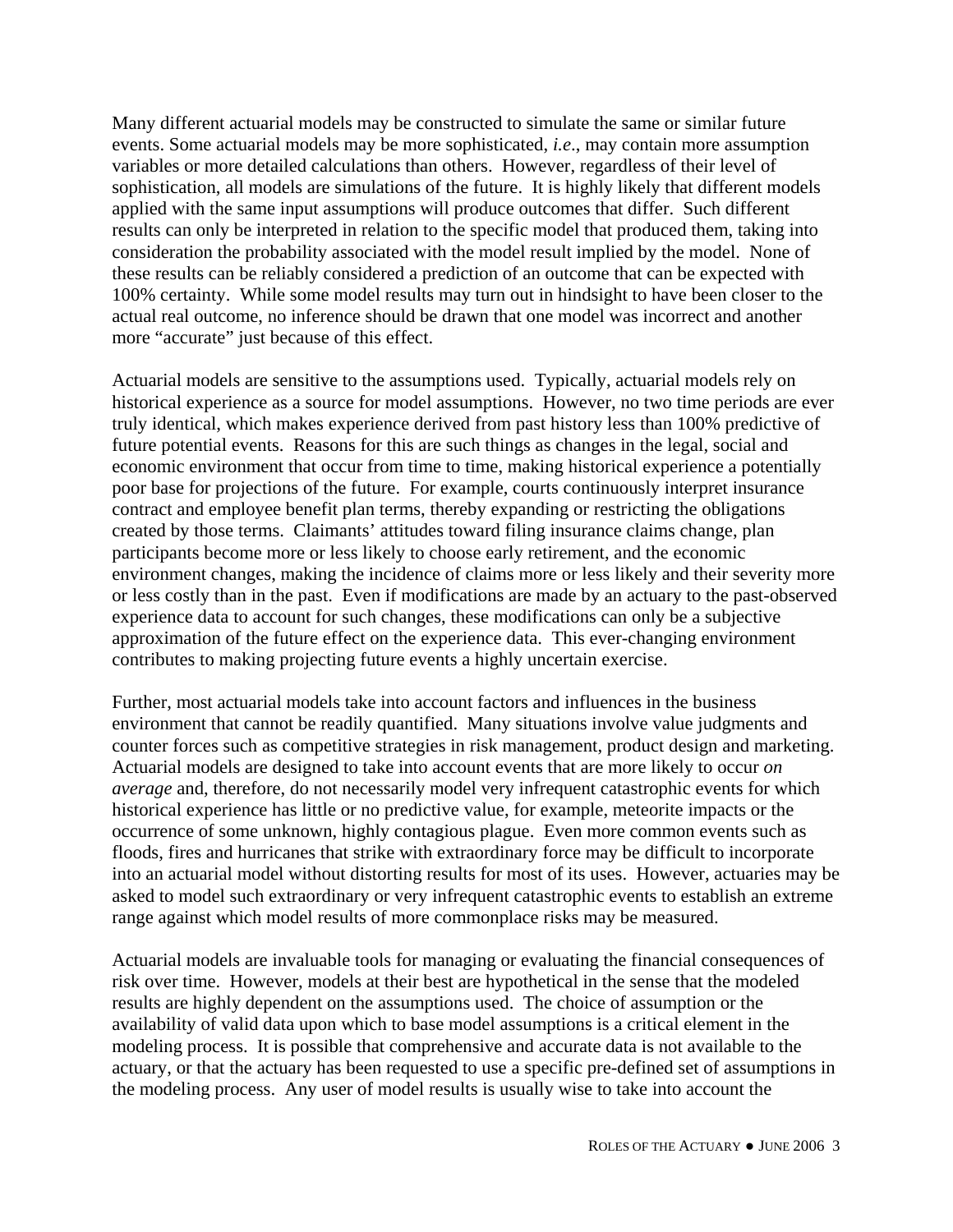assumptions used and the original purpose of the model, and evaluate the model outcomes in that light. An analysis of model results based on flawed data may be more likely to produce inappropriate actions. It must be remembered, however, that even the best actuarial models, thoughtfully applied using accurate and comprehensive historic data, can yield results that differ significantly from emerging experience. The magnitude of the event or thing being modeled can impact the range of possible outcomes or the likelihood that a particular outcome may be outside the modeled range. Actuaries who use models in their work understand the probabilistic nature of modeling and routinely take this effect into account in the decisions they make which are influenced by model results. Users of actuarial work products are normally prudent to keep in mind the probabilistic nature of modeling as well, and may find it prudent to obtain a second actuarial opinion from time to time or under appropriate circumstances.

Some of the models actuaries use include, but are not limited to the following:

- Financial simulations based upon capital management strategy, asset/liability analysis;
- Neural network-based artificial intelligence systems for use in credit analysis;
- Monte Carlo models and regime-switching models for interest rate scenario generation for financial reporting or strategic development of investment options;
- Risk quantification models;
- Credit risk modeling and management, both to measure solvency and to price financial products;
- Hedging and other risk management quantification techniques;
- Product pricing;
- Valuation of risk; and
- Pension valuations.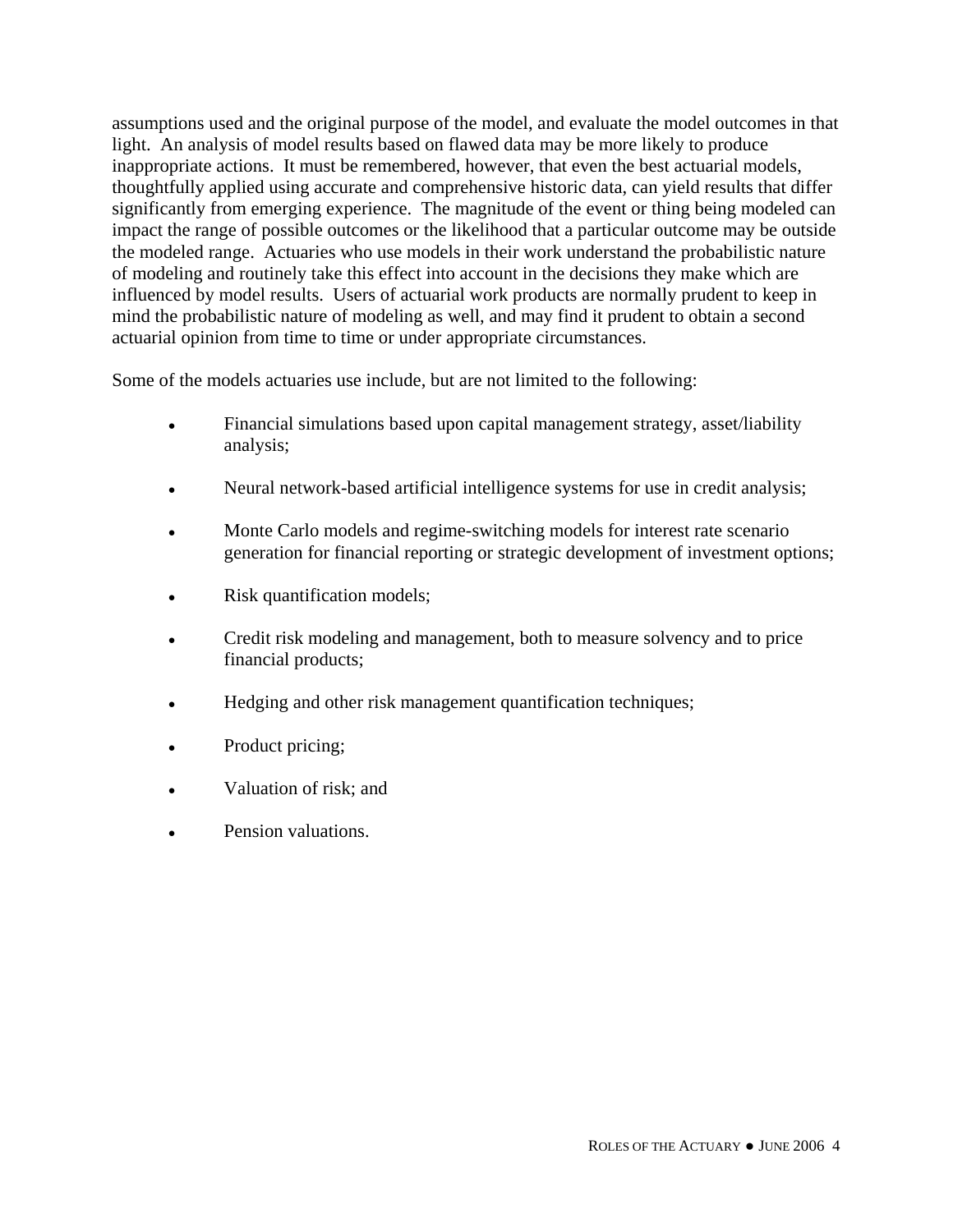### THE ROLES OF THE ACTUARY

The actuarial profession has long been at the forefront in identifying, assessing, measuring, managing, and mitigating risks. To fulfill these responsibilities, actuaries make use of actuarial models. Actuaries play a variety of roles with respect to actuarial models, and may use actuarial models differently depending on the circumstances. Arguably, almost every task an actuary performs can be considered to involve use of a "model," insofar as the work actuaries do usually involves anticipating, measuring, and providing information necessary for managing risk. Models, which attempt to show plausible future financial outcomes associated with contingent events, are a useful tool in this endeavor. It should be recognized that, typically, the actuary's work product is aimed at managing or mitigating risk, not eliminating it. This is because the financial cost associated with the elimination of all of the possible risks a business enterprise or other entity may face is usually prohibitive.

The Code defines "actuarial services" as "[p]rofessional [s]ervices provided to a [p]rincipal by an individual acting in the capacity of an actuary." Such services include the rendering of advice, recommendations, findings, or opinions based upon actuarial considerations." The Code provides guidance to actuaries in rendering "actuarial services," but does not exclusively delineate the various services actuaries provide to their clients and employers.

The actuary's roles in model use rest in two basic areas: Selection, design, development, or modification of an appropriate model; and choice of assumptions appropriate for use in the application of the modeling process.

In some instances, an actuary may be called upon to quantify and project a financial risk of uncertain nature, size or financial value associated with a contingent event. In such an instance, the actuary may select an actuarial model that attempts to identify the various aspects of the risk, assign a probable range of values to each of those aspects, and come to conclusions as to the most probable magnitudes of the financial consequences associated with the occurrence of the contingent event. Examples of some such instances are risks associated with terrorism, weather events, mold, death, or disease.

In other instances, an actuary may be called upon to adjust or adapt a model to reflect one or more unusual aspects of a risk. In such instances, the actuary exercises professional judgment in deciding how to adapt or adjust the model, and actuaries might reasonably differ as to what model to use as a starting point or how best to adjust it. Examples of some such instances are risks associated with a change in law or regulation that calls for a change in an actuarial model, using a model designed for use in the United States in a foreign country, or using a model from another discipline for actuarial purposes (for example, using meteorological models to quantify potential hurricane damage).

Actuarial models vary considerably, and some models may be better than others for a particular project. When deciding what model to use or what model assumptions are most appropriate, actuaries typically consider factors including, but not limited to the following: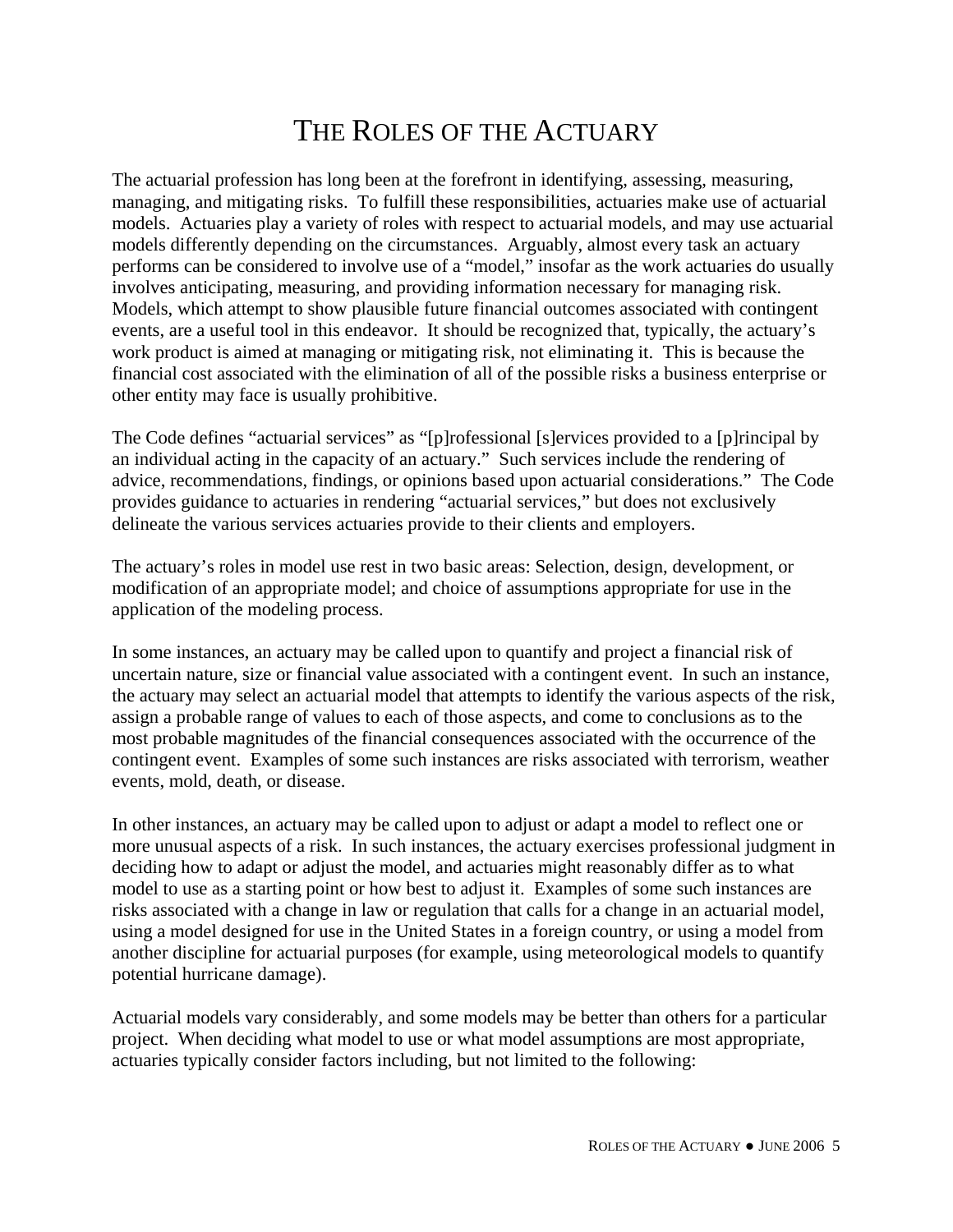- Whether the design of the model and the assumptions used are reasonable in light of the purpose of the analysis;
- Whether the model appropriately reflects fundamental principles of actuarial science;
- Whether the model is consistent with accepted actuarial practice;
- Whether the model can be used with available data; and
- Whether the model output is consistent with the actuary's intended use of the model.

The selection of an actuarial model is a matter of professional judgment, and many actuaries have preferences concerning which models to use to accomplish particular analyses. It is not uncommon for two actuaries to select two different models to perform the same or a similar task, and for both models to reflect generally accepted actuarial practice. It is quite common for many actuarial modeling approaches, different in the underlying details of their construction, to be designed to satisfy the requirements of a particular task and for each to provide results that fall within an acceptable range of plausible future financial outcomes. For example, there are many different actuarial pricing and valuation models in use.

Actuaries may be called upon to assist a principal (*i.e.*, client or employer) to select an actuarial model for an analysis. For example, a pension plan sponsor may ask the actuary to help select assumptions for purposes of a Statement of Financial Accounting Standards (SFAS) 106 analysis. In such an instance, the actuary is called upon by Precepts 1, 3 and 8 of the Code to offer the advice with integrity, skill and care, to comply with any applicable ASOPs, and to take reasonable steps to ensure that the actuary's work product (in this instance, a recommendation on what assumptions to select) is not used to mislead, or to violate or evade the law. However, the actuary in that case typically is not responsible for the principal's choice of model, nor is the actuary precluded from conducting an analysis using whatever model the principal selects, so long as the actuary can do so in compliance with the Code.

Actuaries frequently use various methods to evaluate data provided to them by their principals. Confidence limit testing, the method of maximum likelihood, Bayesian estimates and credibility theory judgments are examples of some of the methods used. Actuaries may wish to review ASOP No. 23, *Data Quality*, for additional guidance on data testing and use.

Once an actuarial model is selected, the actuary typically conducts the analysis and takes appropriate steps to validate the results. That is, the actuary determines whether the model accurately produces the results expected by its design with the given set of assumptions employed. In addition, sensitivity testing permits the actuary to evaluate the reasonable range in which the financial results of the model can be expected to fall with some degree of probability. Sensitivity testing shows to what extent financial results projected by the model will change with changes in the assumptions employed. Ultimately, comparing the model output against emerging experience over time can also help the actuary confirm or adjust the model design.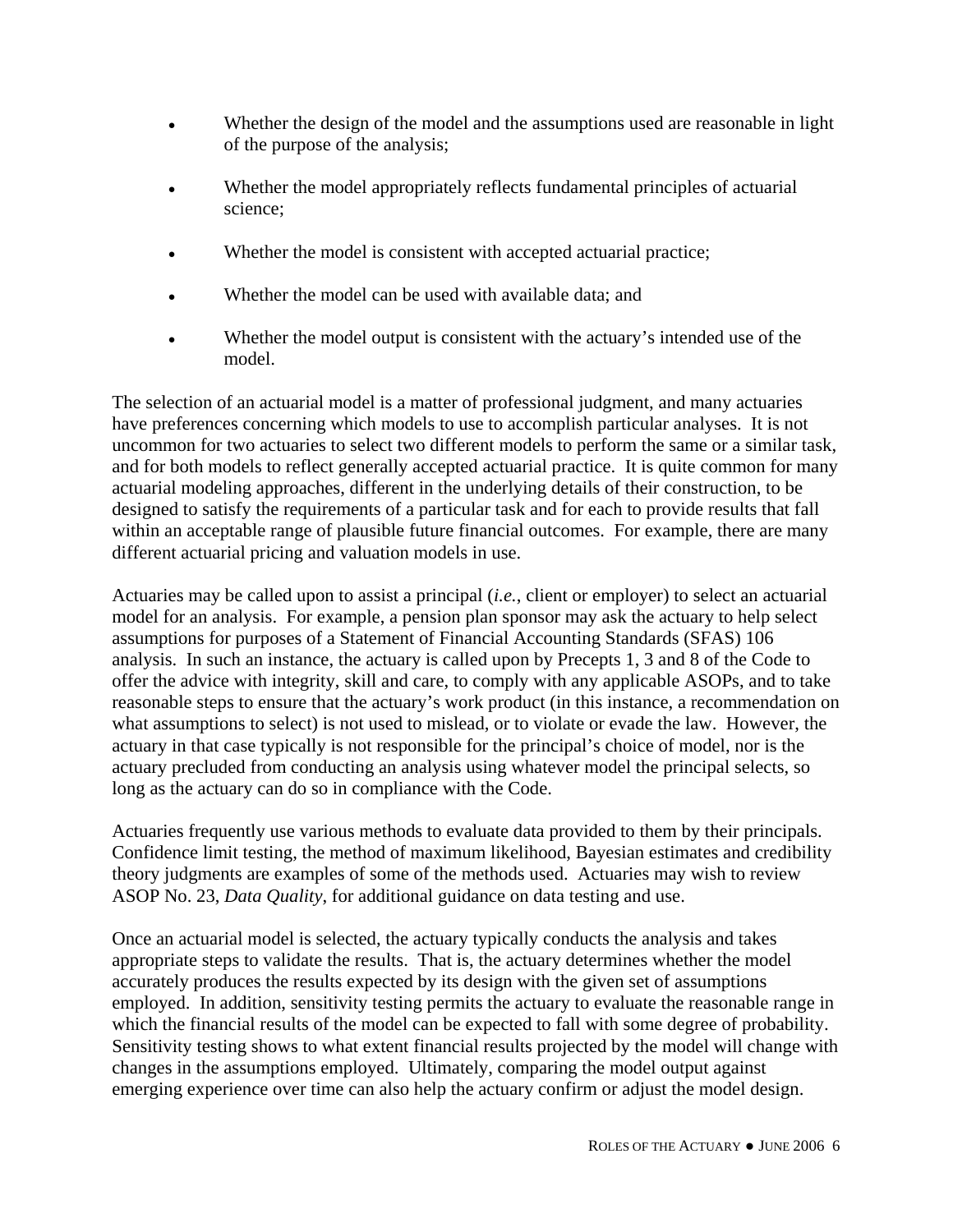Alternatively, the actuary may apply the model to project experience for a past period of time in order to determine how closely the financial results of the model reflect reality. Depending on the circumstances, an actuary might also select or utilize a different model using the same assumptions and data and compare the outcome against the results from the first analysis.

Whenever an actuary designs, adapts, selects, or uses an actuarial model (or advises on what model a principal should select), the actuary exercises professional judgment. This exercise of professional judgment is applied with the understanding that models can only be expected to provide a reasonable result within a plausible range of possible future outcomes. No model can be expected to accurately predict which of the possible future outcomes will actually occur. Therefore, when an actuary applies reasonable assumptions in a reasonable model, the fact that actual results may be different from the results projected by the model should be expected and would not necessarily be an indicator of poor actuarial judgment.

# **RELATIONSHIPS WITH OTHER PROFESSIONALS AND MANAGEMENT**

Managing risk is almost never the responsibility of a lone individual within a business enterprise. The varied nature of risk types and impacts typically demands that many people work collaboratively to identify, understand, quantify, and manage risk. Similarly, developing a framework for managing the numerous and diverse financial risks a business faces usually requires the varied perspectives of all the professionals within or consulting with the business who play a significant role in the risk management process.

Actuaries together with other professionals have significant roles in identifying, assessing, measuring, managing and mitigating financial risks of the companies they work for. However, the ultimate responsibility for a company's ongoing financial solvency typically rests not with the professionals who advise the company, but with management.

Although individual actuaries may take on broad management responsibilities in a particular financial services enterprise, more often actuaries serve as advisors to their principals, applying actuarial models to analyze contingent events and their associated risks and providing actuarial services so that their principals can, among other priorities:

- Make informed business decisions to achieve their objectives;
- Comply with accounting standards; and
- Comply with legal and regulatory requirements.